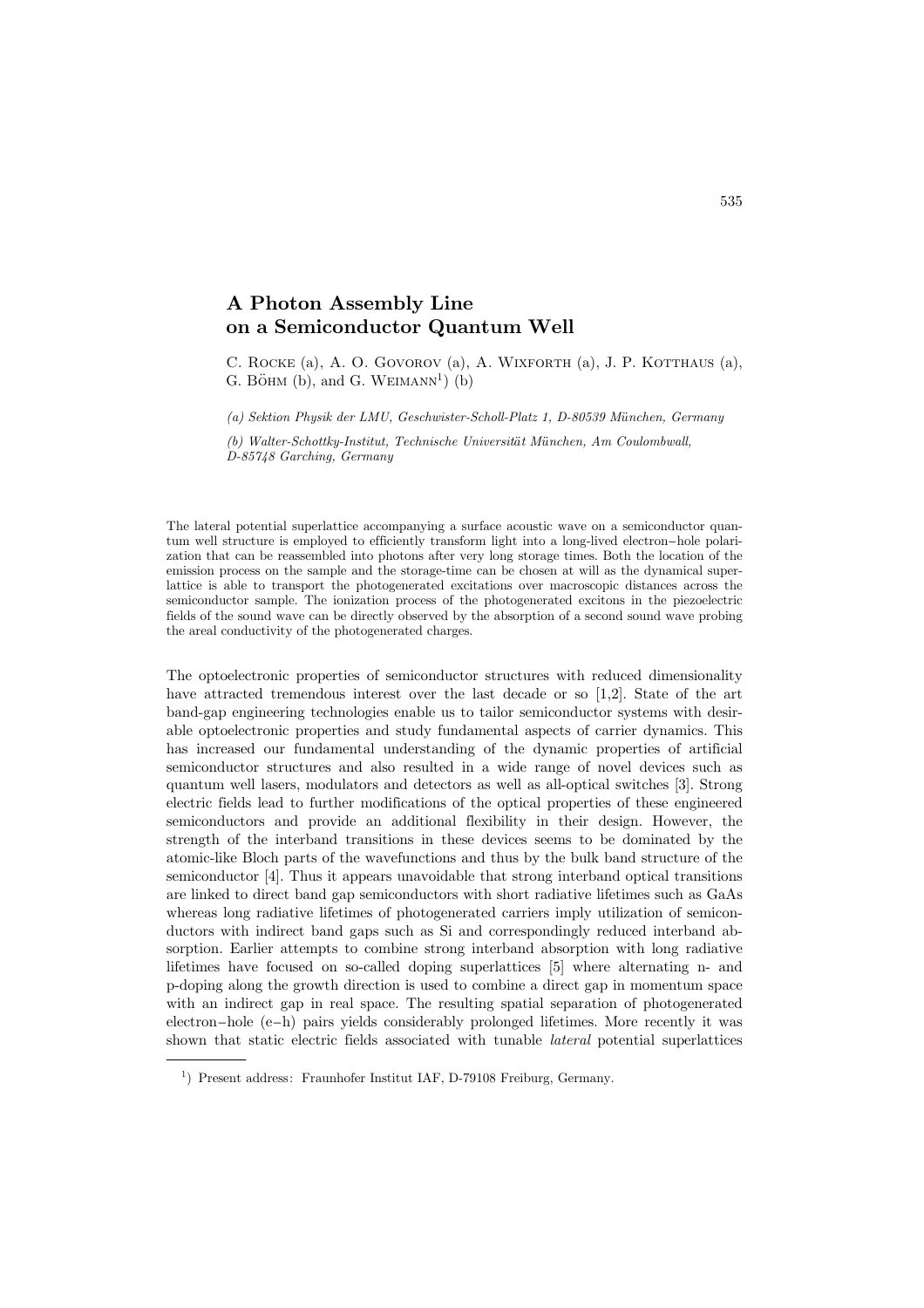parallel to a quantum well may result in pronounced modifications of the interband optical properties and may lead to prolonged radiative lifetimes [6,7].

Here, we employ a moving lateral potential superlattice to separate and efficiently store and transport photogenerated e-h pairs along the plane of a semiconductor quantum well  $[8]$ . We show that the confinement of photogenerated e-h pairs to two dimensions together with the moving lateral superlattice allows reversible charge separation.<sup>2</sup>) We demonstrate that a strong interband absorption in combination with extremely long lifetimes of the optical excitations is possible without affecting the superior optical quality of the quantum well material.

The spatial separation of the electron-hole pairs is achieved via the piezoelectric potential of acoustic waves propagating along the surface of a semiconductor quantum well system. On a piezoelectric substrate, the elliptically polarized surface acoustic waves (SAWs) are accompanied by both lateral and vertical piezoelectric fields which propagate at the speed of sound. Those fields can be strong enough to field-ionize optically generated excitons and to confine the resulting electrons and holes in the moving lateral potential wells separated by one half wavelength of the SAW. The spatial separation dramatically reduces the recombination probability and increases the radiative lifetime by several orders of magnitude as compared to the unperturbed case. We further demonstrate that the dynamically trapped electron-hole pairs can be transported over macroscopic distances at the speed of sound and that deliberate screening of the lateral piezoelectric fields of the SAW leads to an induced radiative recombination after long storage times at a location remote from the one of e±h generation. This conversion of photons into a long lived e-h polarization which is efficiently reconverted into photons can serve as an optical delay line operating at sound velocities. The ionization process of the photogenerated excitons in the piezoelectric fields of the SAW can be directly observed by the absorption of a second sound wave probing the areal conductivity of the photogenerated charges.

The undoped quantum well samples used in our experiments are grown by molecular beam epitaxy on a (100) GaAs substrate. The quantum well consists of 10 nm pseudomorphic  $In_{0.15}Ga_{0.85}As$  grown on a 1 µm thick GaAs buffer and is covered by a 20 nm thick GaAs cap layer. The active area of the sample is etched into a 2.5 mm long and 0.3 mm wide mesa (see inset of Fig. 1) with two interdigital transducers (IDTs) at its ends. The IDTs are designed to operate at a center frequency  $f_{SAW} = 841$  MHz. They are partially impedance matched to the 50  $\Omega$  radio frequency (RF) circuitry using an on- chip matching network thus reducing the insertion loss of each transducer to the 5 dB range. The sample is mounted in an optical cryostat and the experiments presented here are performed at  $T = 4.2$  K. Light from a pulsed laser diode ( $\lambda_{\text{laser}} = 780$  nm) or from a tunable titaniumsapphire laser is used for optical interband excitation. The photoluminescence (PL) of the sample is analyzed in a triple grating spectrometer. Either a gated photomultiplier or a charged coupled device (CCD) serve as a detector for the PL. Application of a high frequency signal to one of the IDT launches a SAW of wavelength  $\lambda_{\text{SAW}} = v_{\text{SAW}}/f_{\text{SAW}}$ . It propagates along the [110] direction and can be detected at the other IDT after the acoustic delay of order of 1 µs determined by the spacing of the IDTs. Here,  $v_{\text{SAW}} = 2865 \text{ m/s}$ denotes the SAW velocity for the given sample cut and orientation. Either pulsed or continuos wave (cw) operation of the SAW transducers is possible.

<sup>2</sup> ) Transport oif unipolar charges in epitaxial films is usually referred to as acoustic charge transport (ACT), see, e.g. [10].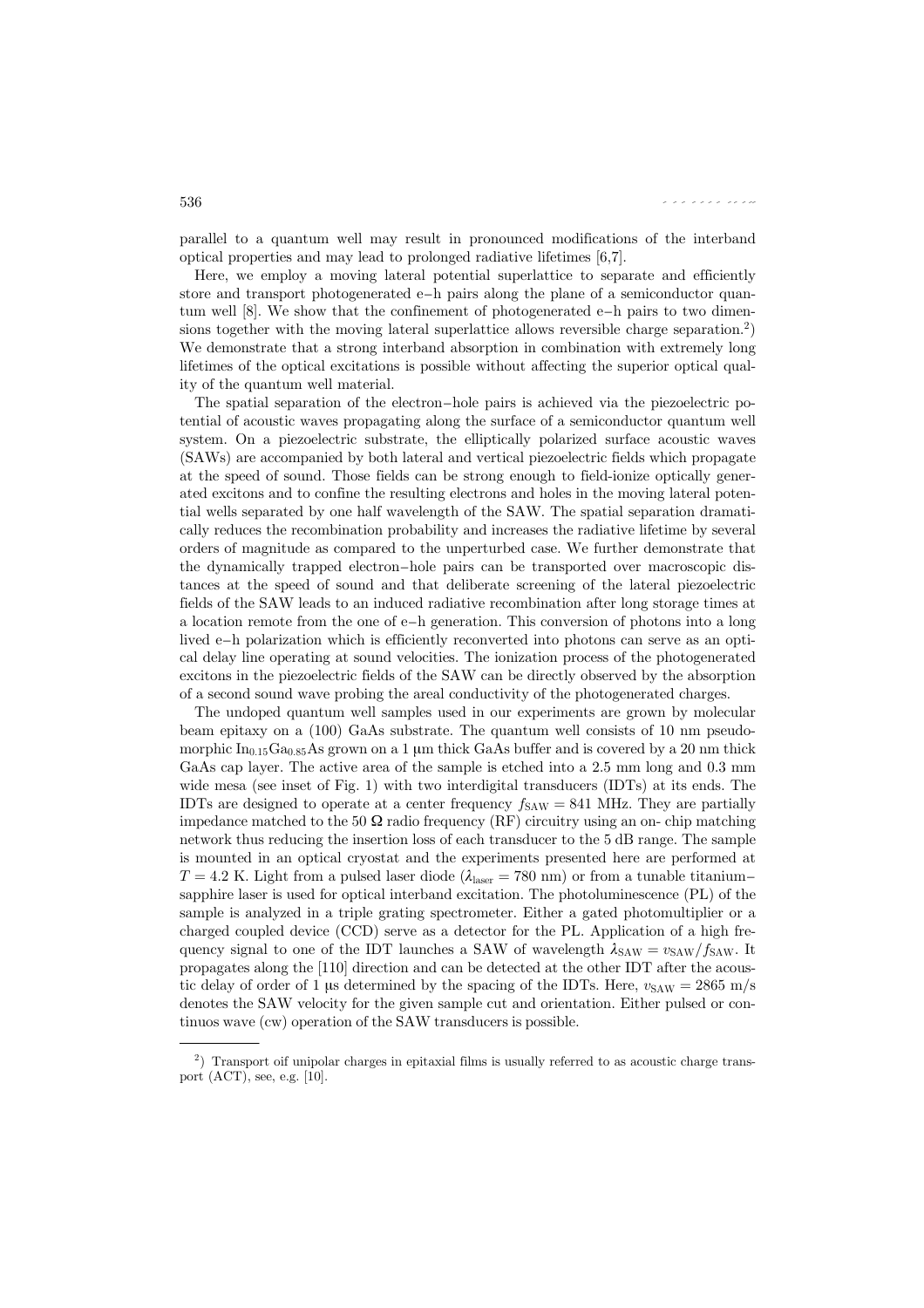

Fig. 1. Photoluminescence spectra of a single 10 nm wide InGaAs/GaAs quantum well structure for different acoustic powers. The optical excitation occurs at the site  $x = x_c$  with an intensity of 50 mW/cm<sup>2</sup> and energy  $E_{\text{Las}} = 1.468 \text{ eV}$ . The insets schematically depict the sample design with two interdigital transducers and the storage of optically generated excitons in the potential of a surface acoustic wave

Fig. 2. Ambipolar transport of trapped charges by a SAW. At  $t = 0$  ns a 200 ns long RF pulse at  $f_{\text{SAW}} = 841.5 \text{ MHz}$  applied to  $\text{IDT}_1$  generates a SAW packet with an acoustic power of  $P_1 = 13.5 \text{ dBm}$ . At  $t = t_1$  and  $x = x_{\text{in}}$  the potential extrema of the SAW are filled with photogenerated electron hole pairs which are transported with sound velocity to a semitransparent metallization at  $x = x_{\text{out}}$ . Here the deliberate screening of the piezoelectric potential modulation lifts the spatial separation of the carriers and induces radiative recombination at  $x = x_{\text{out}}$  and  $t = t_2$ . The duration of the RF pulse and the laser pulse are indicated in the lower part

In Fig. 1 we depict the 'direct', i.e. local and instantaneous PL of the quantum well under the influence of a SAW. Laser excitation and PL emission occur at the same site  $x_c$  on the sample close to the center of the mesa with the recombination time being much shorter than the time resolution of our experiment (20 ns). The different PL traces are recorded at different acoustic power levels  $P_1$  of a cw high frequency  $(f<sub>SAW</sub> = 841.5 MHz)$  signal fed into one of the transducers (IDT<sub>1</sub>). The PL-intensity strongly decreases until at the highest power used it becomes completely quenched. This quenching is already an indirect indication of the increased trapping probability and subsequent transport of the  $e-h$  pairs, as will be demonstrated in the following.

In the moving potential superlattice with period  $\lambda_{SAW} = 3.4 \mu m$  the excitons become polarized predominantly by the lateral electric field until they dissociate at high fields into spatially separated e-h pairs. These are then efficiently stored in the potential minima and maxima of the conduction and the valence band, respectively (see inset of Fig. 1). For an acoustic power of  $P_1 = +13.5$  dBm (22.4 mW) lateral fields as high as  $E_1 = 8 \text{ kV/cm}$  and vertical fields up to  $E_v = 10 \text{ kV/cm}$  are achieved [9]. The dramatically prolonged recombination time of the trapped e-h pairs together with the propagation of the SAW along the surface of the quantum well sample enable us to directly study the transport of the photogenerated carriers over macroscopic distances as sketched in the inset of Fig. 2. Deliberate screening of the storing lateral potential triggers radiative recombination and thus the reassembly of the polarized e-h pairs into photons. In this experiment, optical excitation and emission of the PL do not occur at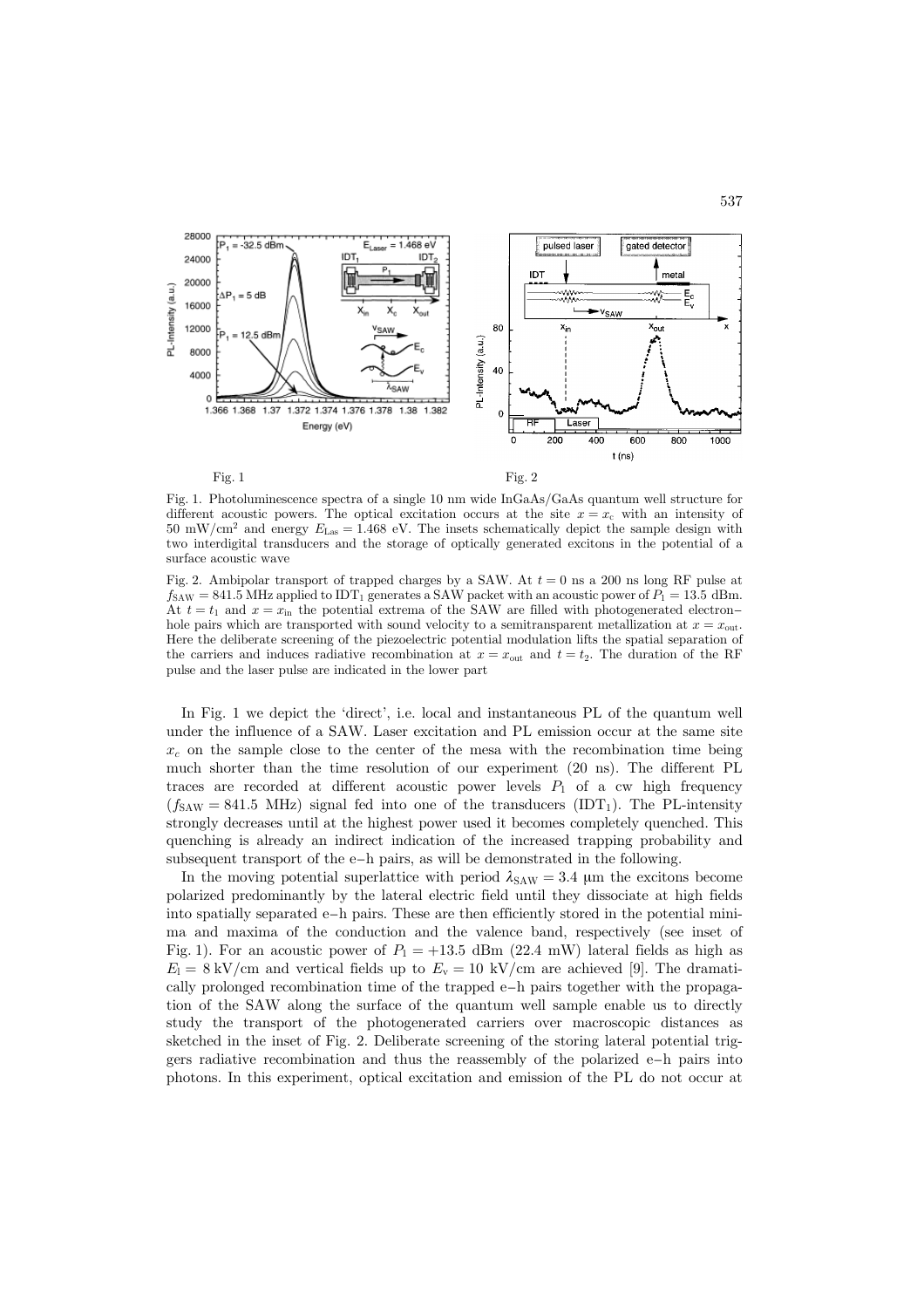the same spot of the sample. Using a pulsed laser diode the optical excitation is accomplished at the site  $x = x_{\text{in}}$ , whereas the detector monitors the PL coming from a location  $x = x_{\text{out}}$ . The part of the sample beyond  $x = x_{\text{out}}$  is covered by a thin, semitransparent nickel-chromium layer that readily screens the lateral piezoelectric fields of the SAW [11,13] and thus triggers recombination. At the time  $t = 0$  a SAW pulse of width  $\Delta t = 200$  ns is launched at the emitting IDT<sub>1</sub>. At around  $t = t_1$  the SAW pulse is centered at  $x = x_{\text{in}}$  where a laser pulse creates excitonic excitations. These excitons are immediately field-ionized and the resulting electron-hole pairs are efficiently trapped in the moving lateral potential wells of the SAW as indirectly seen in Fig. 1. After an acoustic delay time of in this case  $\tau_{\text{storage}} = 430$  ns corresponding to a transport path length of  $x_{\text{out}} - x_{\text{in}} = 1.2 \text{ mm}$  the SAW pulse reaches the location  $x = x_{\text{out}}$  where the lateral SAW fields are screened thus inducing recombination and a strong PL signal at the detector PM. Time delays  $\tau_{storage}$  up to several us corresponding to an e-h transport over some millimeters have been achieved without severe degradation of the transport efficiency, only the sample length imposing a maximum time delay.

The time-delayed PL is demonstrated in the lower part of Fig. 2. Here, we plot the PL intensity detected at  $x = x_{\text{out}}$  as a function of time after the SAW excitation. The SAW and the pump laser pulses are indicated by the rectangles close to the ordinate. The decrease of the PL intensity at  $t = t_1$  marks the arrival of the SAW pulse at the excitation site  $x = x_{\text{in}}$  by quenching the direct and instantaneous PL at  $x = x_{\text{in}}$  that is detected as weak stray light by the photomultiplier. To avoid any possible spurious effect originating from this stray light we make sure that the pump laser is switched off well before the SAW packet arrives at  $x = x_{\text{out}}$ . About 700 ns after the launch of the SAW pulse we detect a strong PL at the site  $x = x_{\text{out}}$  which clearly indicates the SAWmediated transport and subsequent recombination of the photogenerated carriers. Comparison of the PL that is detected at the pumping site  $x_{\text{in}}$  to the delayed PL at  $x_{\text{out}}$ shows that only about 30% of the photogenerated and trapped carriers are `lost' along their way. The major mechanisms for this loss are believed to be non-radiative processes along the sound path which might be related to the high density of recombination centers at the mesa edges and to carrier tunneling through the barriers induced by the vertical piezoelectric fields.

We have shown that the electric fields associated with the piezoactive SAW can be strong enough to field-ionize photogenerated excitons and lead to a spatially separated storage of the resulting  $e-h$  'fragments' in the moving potential superlattice. This ionization process of the excitons in the piezoelectric fields of the sound wave can be directly observed by the absorption of a second sound wave probing the areal conductivity of the photogenerated charges. SAW transmission experiments have been successfully used in the past as a sensitive probe of the dynamical sheet conductivity  $\sigma(\omega, k)$  of a system of mobile carriers. So far, these experiments are focused on the conductivity of quasi twodimensional electron systems (Q2DES) confined in semiconductor heterojunctions in the regime of the integer [11 to 13] and fractional [14] quantum Hall effect. Since the sensitivity of SAW transmission experiments is particularly high at very low sheet conductivities, they are well suited to study the conductivity related to the low-density optical excitations in an undoped quantum well.

The design of the sample is sketched in Fig. 3a. In addition to the interdigital transducers 1 and 2 with center frequencies  $f_{1,2} = 841$  MHz used in the experiments described above, a second pair of IDTs with  $f_{3,4} = 420$  MHz is defined on the sample. The four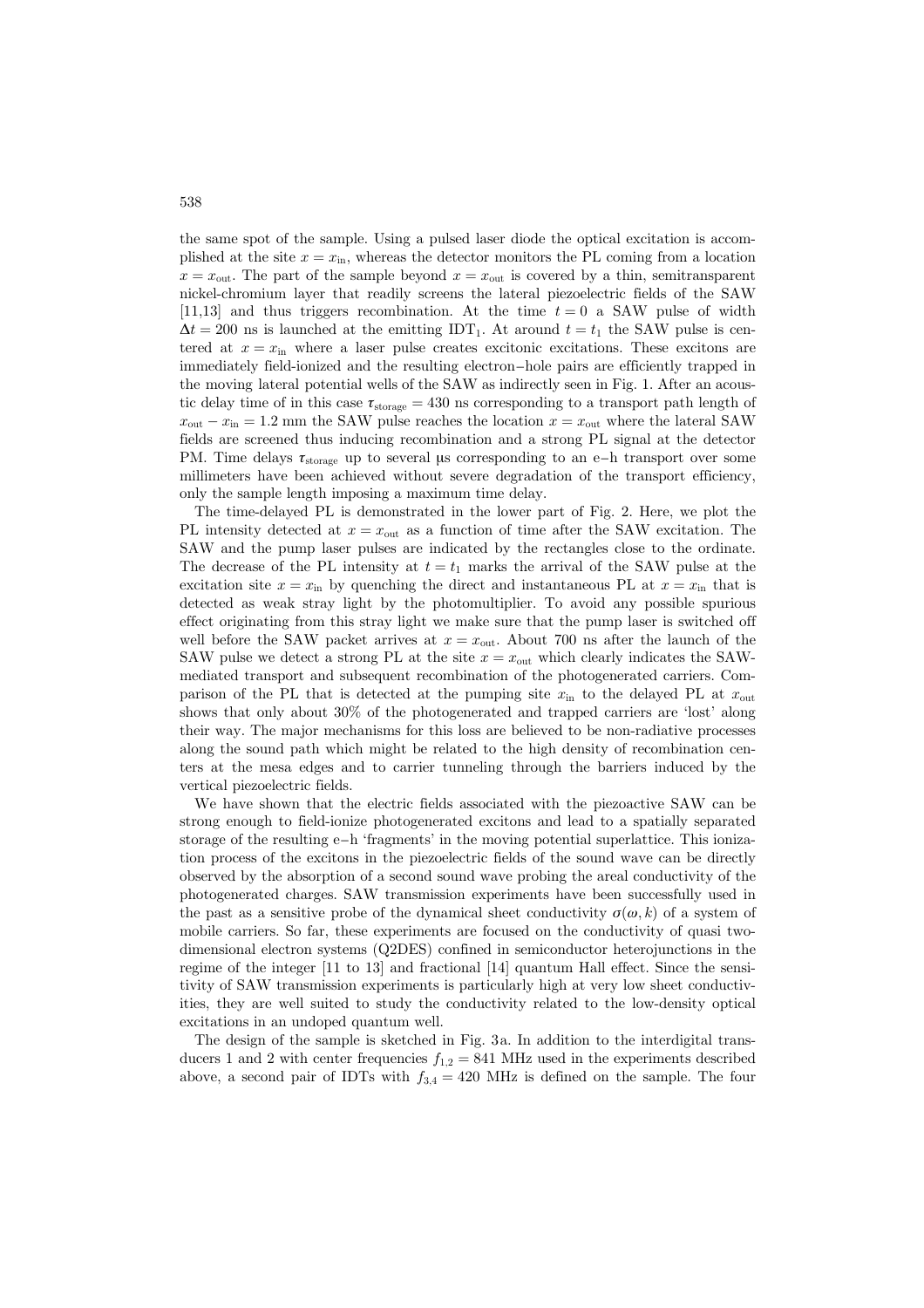

Fig. 3. a) Sample design for SAW-transmission experiments using four IDTs. b) Transmitted intensity of a `probe' SAW as a function of the acoustic power  $P_1$  of a 'pump' pulse. The variation of the sheet conductivity due to mobile carriers originating from ionization processes in the piezoelectric field of the `pump' SAW results in an attenuation of the `probe' SAW.

IDTs are placed at the ends of a cross-shaped mesa on the GaAs/InGaAs QW-structure used previously. A tunable titanium-sapphire laser is used for optical interband excitation of a  $\pi(100 \text{ }\mu\text{m})^2$ -wide region at the center of the mesa. At  $t = 0$  an acoustic 'pump' pulse  $(\Delta t_{\text{Pump}} = 400 \text{ ns})$  is generated using IDT3 which then propagates in the direction of

IDT4. In the middle of the mesa this `pump' SAW intercepts a shorter `probe' pulse from IDT1 ( $\Delta t_{\text{Probe}} = 200 \text{ ns}$ ) that was generated at  $t = 100 \text{ ns}$ . The acoustic power of the 'probing' SAW was kept below  $P_1 = -40$  dBm throughout the experiment to exclude any dissociation processes of photogenerated excitons originating from the 'probe' pulse itself.

Fig. 3b depicts the transmitted SAW intensity  $P_2$  of the 'probe'-pulse as a function of the acoustic power  $P_3$  of the 'pump' SAW for different optical excitation energies and intensities. For clarity, we introduced an additional offset of 0.1 dB between the curves. For  $I_{\text{Las}} = 0$  no change of the intensity of the transmitted 'probe' pulse is observed as  $P_3$ is increased. This reflects the expected unperturbed propagation and crossing of the two SAW pulses for a vanishing conductivity of the sample.

Optical excitation with energy  $E_{\text{Las}} = 1.48 \text{ eV}$  below the band gap of the GaAs barriers results in a selective population of the QW by photogenerated excitons. For low acoustic 'pump' powers  $P_3$  the increase of the quasistatic sheet conductivity of the QW due to the polarization of these excitons is negligible. However, for  $P_3 > -6$  dBm, corresponding to a lateral piezoelectric field strength of  $E_1 \geq 600$  V/cm, the probability for the dissociation of the excitons by field-induced tunneling processes increases rapidly and is marked by a sharp onset of the absorption of the 'probe' SAW. This change in the SAW transmission can be understood in terms of the increased electrostatic screening of the `probe' SAW potential by the mobile electrons and holes originating from the ionization process. The attenuation coefficient  $\Gamma$  of the 'probe' SAW is therefore related to the power dissipated by the local screening currents in the carrier system [11],

$$
\Gamma = \frac{K_{\text{eff}}^2}{2} k_{\text{SAW}} \frac{\sigma/\sigma_{\text{M}}}{1 + \left(\sigma/\sigma_{\text{M}}\right)^2} \,. \tag{1}
$$

A further increase of the 'pump' power  $P_3$  results in a smaller interaction between `probe' SAW and mobile carrier system since its sheet conductivity now exceeds the critical conductivity  $\sigma_M \approx 3.4 \times 10^{-7} \Omega^{-1}$ .